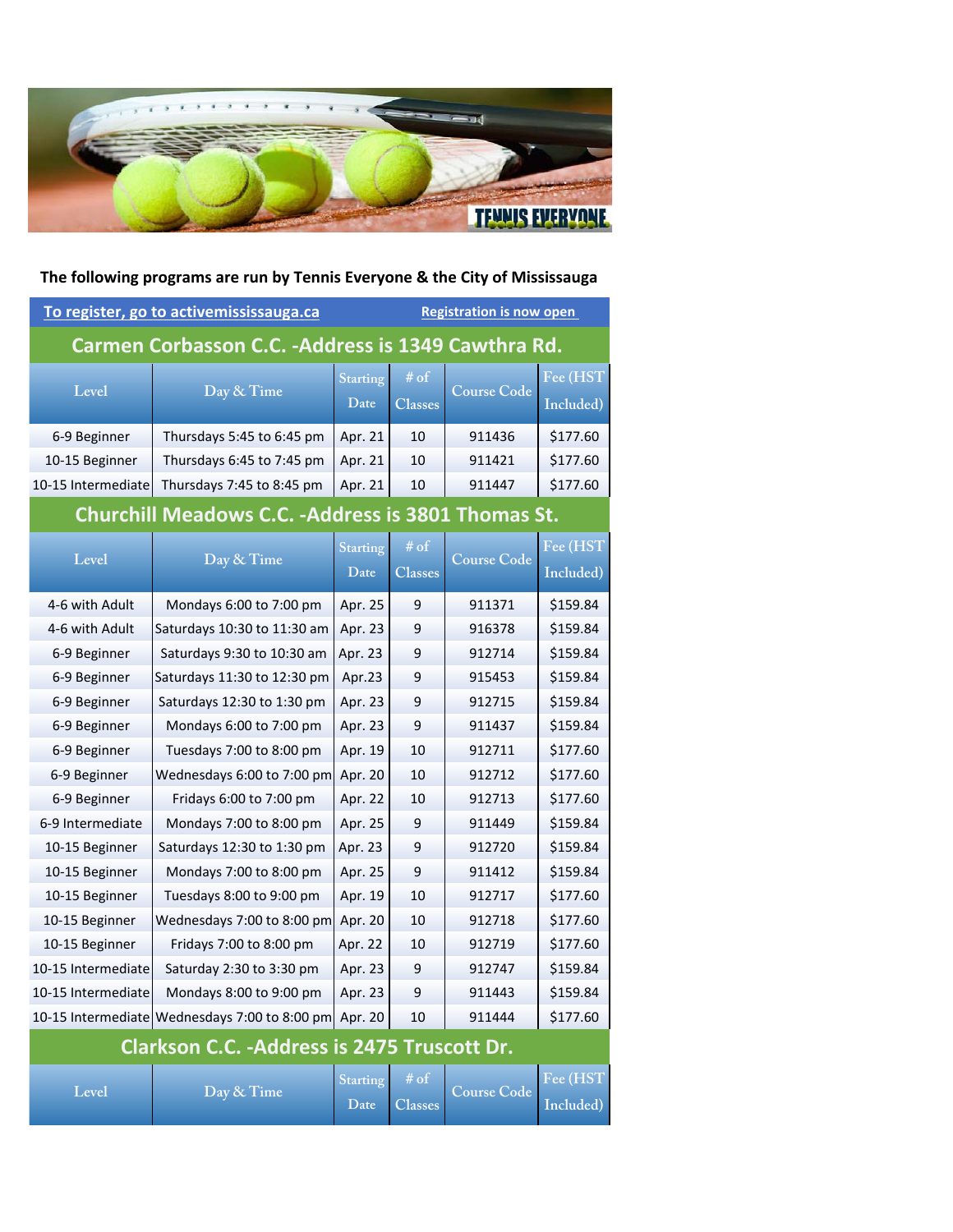| 6-9 Beginner                                              | Sundays 3:00 to 4:00 pm                              | Apr. 24                 | 9                      | 912750             | \$159.75  |  |  |
|-----------------------------------------------------------|------------------------------------------------------|-------------------------|------------------------|--------------------|-----------|--|--|
| 10-15 Beginner                                            | Sundays 4:00 to 5 pm                                 | Apr. 24                 | 9                      | 912751             | \$159.75  |  |  |
| 10-15 Intermediate                                        | Sundays 5:00 to 6:00 pm                              | Apr. 24                 | 9                      | 912752             | \$159.75  |  |  |
|                                                           |                                                      |                         |                        |                    |           |  |  |
| <b>Courtneypark -730 Courtneypark Rd (in high school)</b> |                                                      |                         |                        |                    |           |  |  |
| Level                                                     | Day & Time                                           | <b>Starting</b>         | # of                   | <b>Course Code</b> | Fee (HST) |  |  |
|                                                           |                                                      | Date                    | <b>Classes</b>         |                    | Included) |  |  |
| 4-6 with Adult                                            | Tuesdays 6:00 to 7:00 pm                             | Apr. 19                 | 10                     | 914933             | \$177.60  |  |  |
| 6-9 Beginner                                              | Saturdays 9:00 to 10:00 am                           | Apr. 23                 | 8                      | 912626             | \$142.08  |  |  |
| 6-9 Beginner                                              | Saturdays 1:00 to 2:00 pm                            | Apr. 23                 | 8                      | 915454             | \$142.08  |  |  |
| 6-9 Beginner                                              | Sundays 2:00 to 3:00 pm                              | Apr. 24                 | 8                      | 911432             | \$142.08  |  |  |
| 6-9 Beginner                                              | Mondays 7:00 to 8:00 pm                              | Apr. 18                 | 9                      | 911433             | \$159.75  |  |  |
| 6-9 Beginner                                              | Tuesdays 6:00 to 7:00 pm                             | Apr. 19                 | 10                     | 911438             | \$177.60  |  |  |
| 6-9 Intermediate                                          | Tuesdays 7:00 to 8:00 pm                             | Apr. 19                 | 10                     | 914934             | \$177.60  |  |  |
| 9-15 Advanced                                             | Saturdays 10:00 to 11:00 am                          | Apr. 23                 | 8                      | 912625             | \$142.08  |  |  |
| 9-15 Advanced                                             | Mondays 6:00 to 7:00 pm                              | Apr. 18                 | 9                      | 911406             | \$159.75  |  |  |
| 10-15 Beginner                                            | Saturdays 11:00 to 12:00 pm                          | Apr. 23                 | 8                      | 911418             | \$142.08  |  |  |
| 10-15 Beginner                                            | Sundays 1:00 to 2:00 pm                              | Apr. 24                 | 8                      | 912624             | \$142.08  |  |  |
| 10-15 Beginner                                            | Mondays 8:00 to 9:00 pm                              | Apr. 18                 | 9                      | 911420             | \$159.75  |  |  |
| 10-15 Beginner                                            | Tuesdays 8:00 to 9:00 pm                             | Apr. 19                 | 10                     | 914935             | \$177.60  |  |  |
| 10-15 Intermediate                                        | Saturdays 2:00 to 3:00 pm                            | Apr. 23                 | 8                      | 911442             | \$142.08  |  |  |
| 10-15 Intermediate                                        | Tuesdays 8:00 to 9:00 pm                             | Apr. 19                 | 10                     | 911446             | \$177.60  |  |  |
|                                                           |                                                      |                         |                        |                    |           |  |  |
|                                                           | Erin Meadows C.C. - Address is 2800 Erin Centre Blvd |                         |                        |                    |           |  |  |
|                                                           |                                                      |                         |                        |                    |           |  |  |
| Level                                                     | Day & Time                                           | <b>Starting</b><br>Date | # of<br><b>Classes</b> | <b>Course Code</b> | Fee (HST  |  |  |
|                                                           |                                                      |                         |                        |                    | Included) |  |  |
| 4-6 Kids with Adult                                       | Saturdays 2:00 to 3:00 pm                            | Apr. 23                 | 9                      | 912757             | \$159.75  |  |  |
| 6-9 Beginner                                              | Saturdays 8:30 to 9:30 am                            | Apr. 23                 | 9                      | 911422             | \$159.75  |  |  |
| 6-9 Beginner                                              | Saturdays 1:00 to 2:00 pm                            | Apr. 23                 | 9                      | 911439             | \$159.75  |  |  |
| 6-9 Beginner                                              | Saturdays 4:00 to 5:00 pm                            | Apr. 23                 | 9                      | 912997             | \$159.75  |  |  |
| 6-9 Beginner                                              | Tuesdays 6:00 to 7:00 pm                             | Apr. 19                 | 10                     | 912755             | \$177.60  |  |  |
| 6-9 Beginner                                              | Tuesdays 7:00 to 8:00 pm                             | Apr. 19                 | 10                     | 912756             | \$177.60  |  |  |
| 6-9 Intermediate                                          | Saturdays 8:30 to 9:30 am                            | Apr. 23                 | 9                      | 911450             | \$159.75  |  |  |
| 9-15 Advanced                                             | Saturdays 11:30 to 12:30 pm                          | Apr. 23                 | 9                      | 911405             | \$159.75  |  |  |
| 10-15 Beginner                                            | Saturdays 9:30 to 10:30 am                           | Apr. 23                 | 9                      | 911407             | \$159.75  |  |  |
| 10-15 Beginner                                            | Saturdays 3:00 to 4:00 pm                            | Apr. 23                 | 9                      | 911409             | \$159.75  |  |  |
| 10-15 Beginner                                            | Tuesdays 6:00 to 7:00 pm                             | Apr. 19                 | 10                     | 912778             | \$177.60  |  |  |
| 10-15 Intermediate                                        | Saturdays 10:30 to 11:30 am                          | Apr. 23                 | 9                      | 911440             | \$159.75  |  |  |
| 10-15 Intermediate                                        | Tuesdays 8:00 to 9:00 pm                             | Apr. 19                 | 10                     | 912780             | \$177.60  |  |  |
|                                                           | Huron Park C.C. - Address is 831 Paisley Rd. West    |                         |                        |                    |           |  |  |
| Level                                                     | Day & Time                                           | <b>Starting</b>         | $\frac{\#}{\text{of}}$ | <b>Course Code</b> | Fee (HST  |  |  |